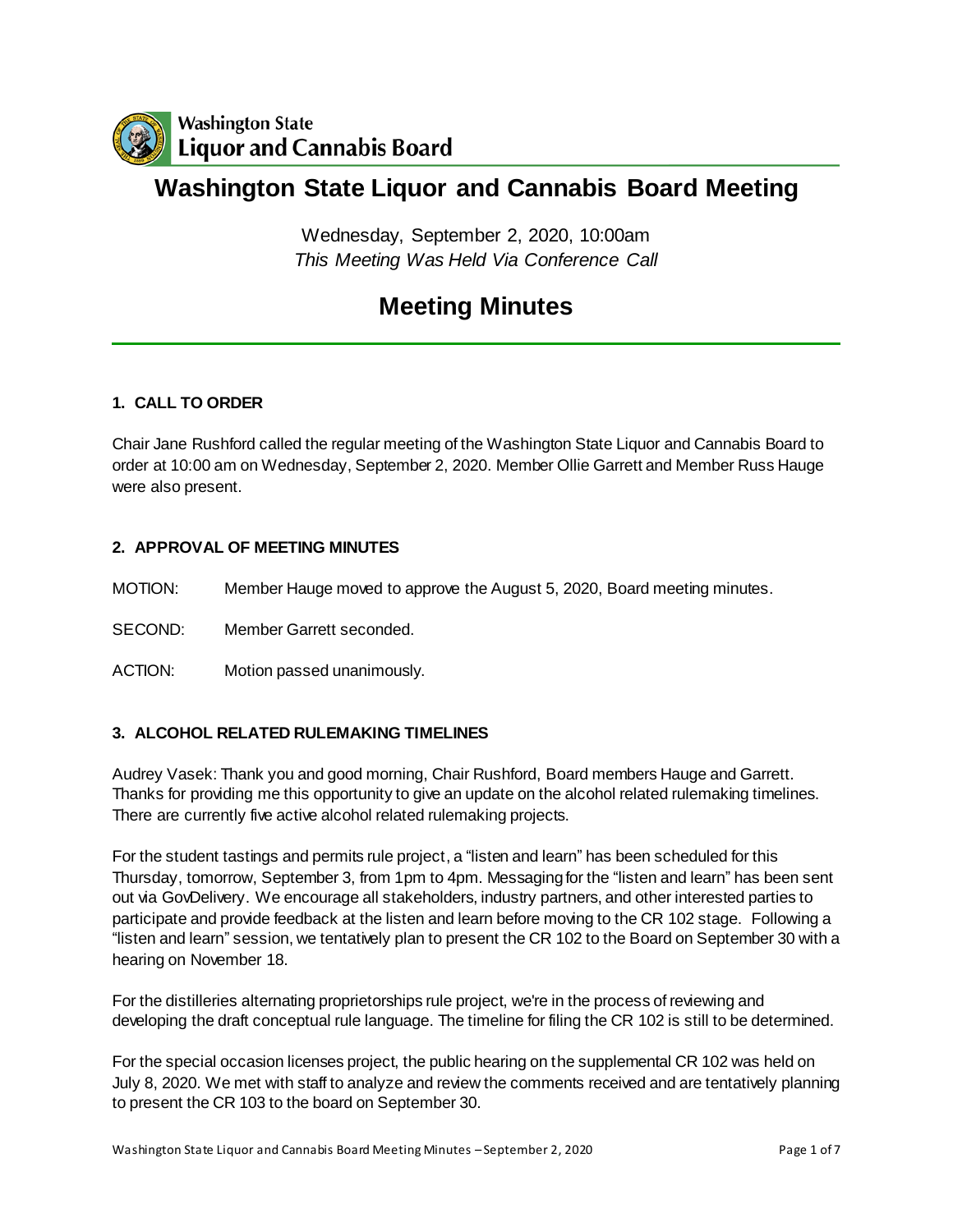There is also the rule project related to implementation of four alcohol related bills enacted during the 2020 legislative session, including Substitute Senate Bill 6392 related to local wine association licenses, Engrossed Substitute Senate Bill 5006, related to brewery and winery on-premise consumption endorsements, and Engrossed Substitute Senate Bill 6095, related to common carrier licenses, and House Bill 2412, related to domestic brewery and microbrewery licenses and keg registration requirements. For those four bills, project team meetings with staff were held in August to develop draft conceptual rules. A "listen and learn" session to gather public feedback and suggestions is tentatively planned for September 22 and GovDelivery messaging will go out on September 8.

For the rule project related to implementation of Engrossed Second Substitute Senate Bill 5549, related to distillery marketing and sales restrictions also enacted during the 2020 legislative session, the first project team meeting was held on August 20 and it's likely several more project team meetings will be necessary to develop a set of draft conceptual rules. At least two more meetings are planned for September. Once a set of draft conceptual rules is developed, we will hold a "listen and learn" session to gather public feedback and suggestions, tentatively looking at late October. That concludes the alcohol related rulemaking timeline updates. I'm happy to answer any questions and thank you very much for listening.

Chair Rushford: Any questions for Audrey?

Member Hauge: This is Russ. No questions.

Member Garrett: This is Ollie. No questions.

Chair Rushford: Audrey, thank you very much. Excellent update. We'll move now to the cannabis related rulemaking. Casey.

### **4. CANNABIS RELATED RULEMAKING**

#### **TIMELINES**

Casey Schaufler: Good morning, Chair Rushford, Board members Garrett and Hauge. Thank you for the opportunity to be here today. A brief survey has been sent to Tier I licensees regarding their business experiences. The survey is designed to gather responses and help us understand challenges from the Tier I licensee perspective. The survey went out on Thursday August 27 and will be open until September 10. When the survey has concluded, we will analyze the results and determine next steps on the Tier I licensing expansion project.

For implementation of House Bill 2826 regarding marijuana vapor products, draft conceptual rules will be discussed at two "listen and learn" sessions. The first "listen and learn" session was held yesterday with over 100 people in virtual attendance. This session covered newly added definitions under WAC 314-55- 010 (4) characterizing flavor and (40), terpenes, botanical terpenes, synthetic terpenes, and terpenoids. The second "listen and learn" session is scheduled for September 29 and will cover draft conceptual rules for new proposed section 314-55-550 in WAC along with the discussion of the marijuana vapor products ingredient disclosure form. Communications of meeting materials for the second session will go out no later than September 15.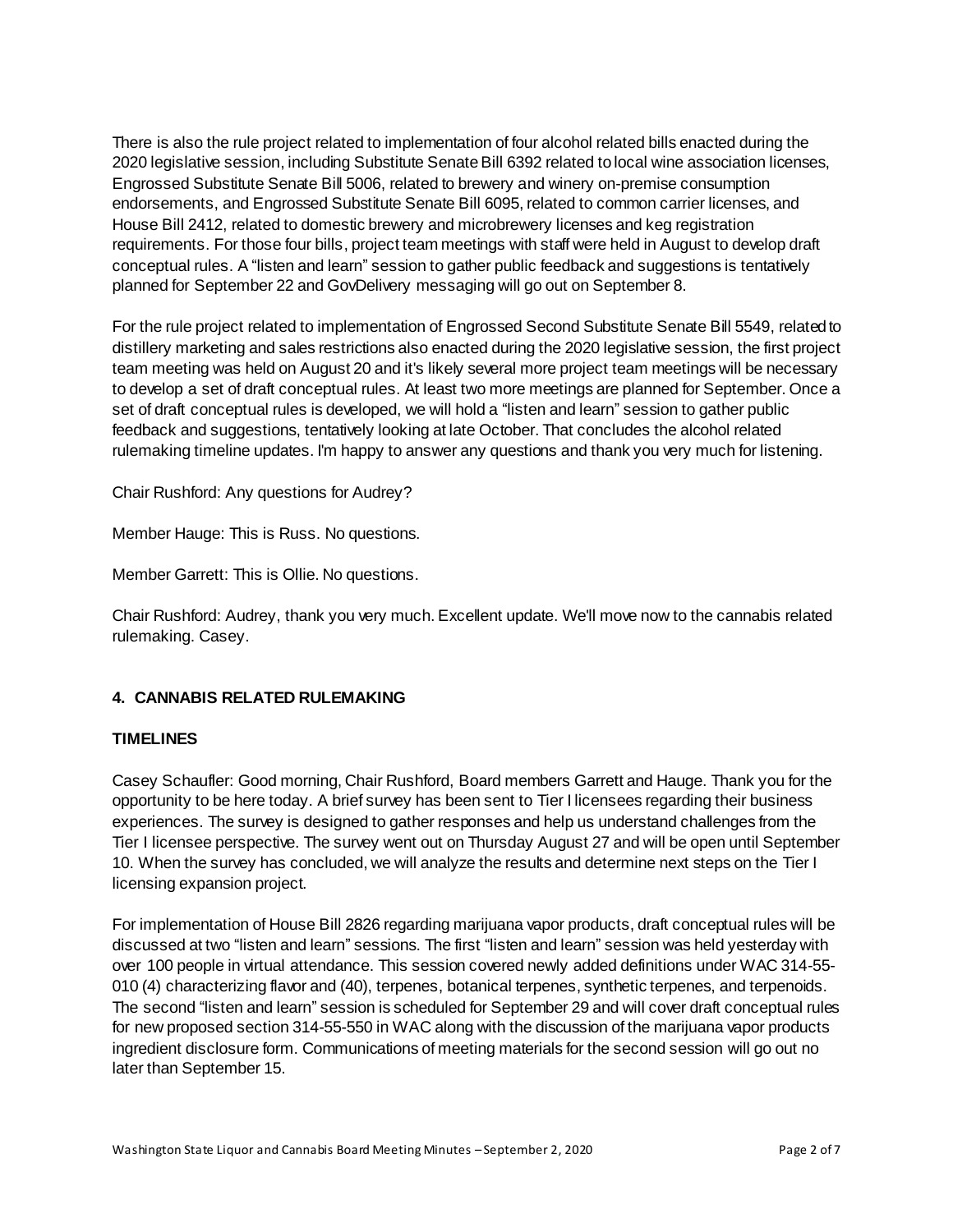The status for implementation of Substitute Senate Bill 6206 remains unchanged at this point. An invitation for public comment regarding draft conceptual rules for marijuana business premise certificate of compliance went out on August 10. So far we have received six responses. We have asked for comments by September 4 in order to review and revise the draft for presentation of the CR 102. We anticipate presenting the CR 102 proposal on or after September 30.

Emergency rules adopted on May 27 of this year related to the prohibition on use of vitamin E acetate are approaching their September 24 expiration date. As such, rules staff are preparing emergency rule extensions for the following four emergency rules: WAC 314-55-1065, emergency rule prohibiting the use of vitamin E acetate, WAC 314-55-1055, emergency rule requiring disclosure of THC concentrate ingredients, WAC 314-55-077 (16), emergency rule related to marijuana processors use of vitamin E acetate, and WAC 314-55-079 (12), emergency rule that prohibits the sale of marijuana retailers of products containing vitamin E acetate. These emergency rule extensions will be presented to the Board on September 16. Please let me know if there are any questions. Otherwise, that concludes my updates for today. Thank you.

Chair Rushford: Any questions?

Member Garrett: This is Ollie. No questions.

Member Hauge: This is Russ. No questions. Thanks.

Chair Rushford: Casey, thank you very much. There's been meaningful participation in the "listen and learn" Thank you for your update.

Mr. Schaufler: Thank you. Thank you all very much.

### **ACTION ITEM (A)**

### **ACTION ITEM 4A - Board Adoption of CR 103 for 314-55-035 – Marijuana True Party of Interest**

Kathy Hoffman, Policy and Rules Manager, began the briefing with materials (HANDOUTS 4A 1-5).

Ms. Hoffman: Thank you very much. Before I present the CR 103 for your consideration today, I wanted to provide additional updates on two marijuana rule projects that are currently in play.

The first is the marijuana consultation and education program. Our public hearing is scheduled for September 16. To date, no comments have been received. We do plan on moving forward with the CR 103 for that project on October 14.

Then I'd like to quickly follow-up on the marijuana quality control rules project. We are intending to bring the supplemental CR 102 before you on September 30. That would set a hearing for November 18 with potential adoption sometimes after the first of the year. Any questions before I present the CR 103?

Member Garrett: No.

Member Hauge: No questions.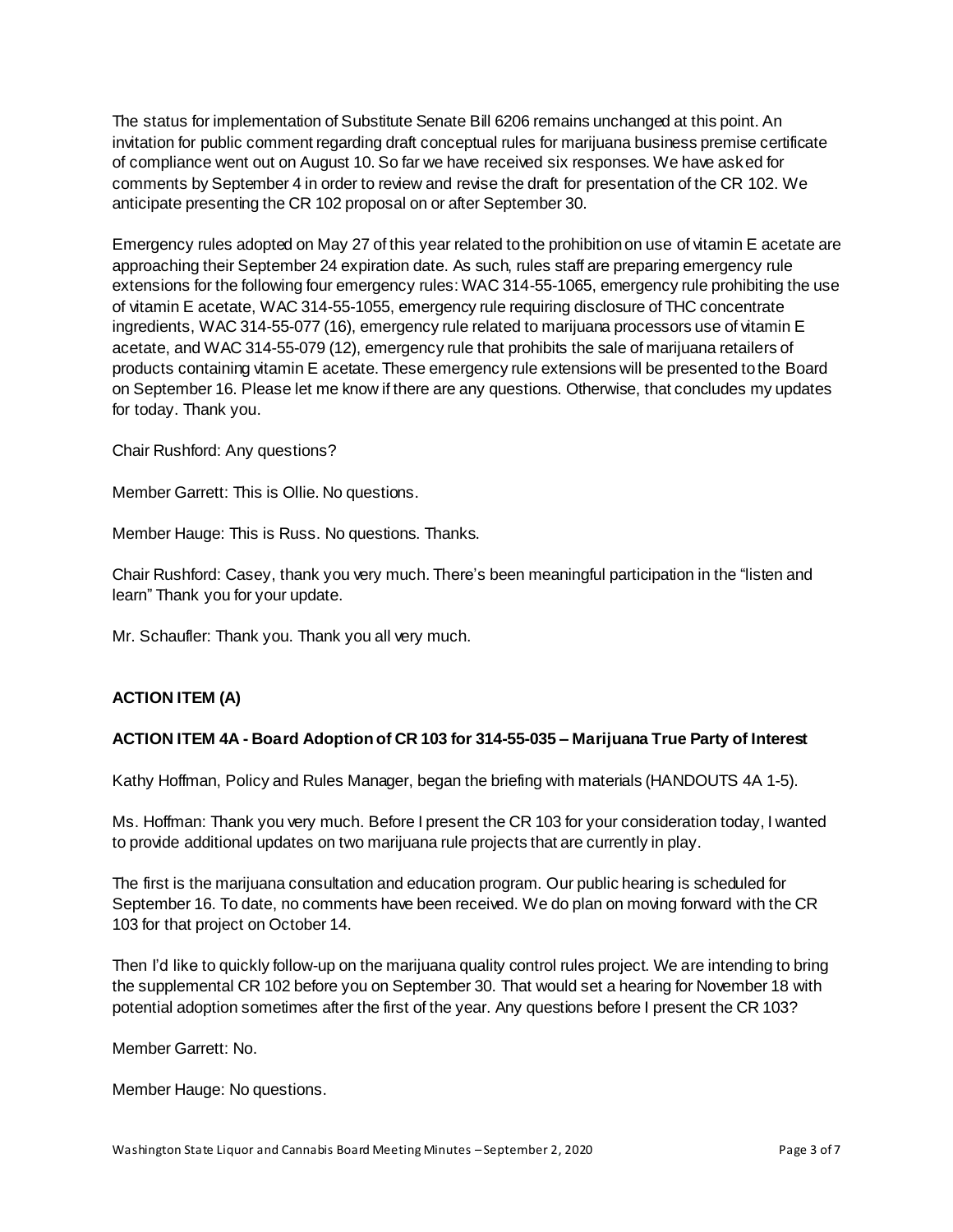Chair Rushford: No questions, Kathy. Thank you.

Ms. Hoffman: Thank you very much. This morning I'd like to request your approval to adopt revisions to WAC 314-55-035 regarding marijuana true parties of interest, consistent with the CR 103 package provided for you. As you know, this rule project has been underway since late 2018 and represents the significant protracted and collective effort of a work group representative of our authorizing environment including marijuana business owners, industry association representatives, industry attorneys, and representatives from LCB licensing and enforcement. A "listen and learn" session was held on May 20 to share draft conceptual rules and gather feedback. This session was our first virtual "listen and learn" session and there were over 70 people in attendance. Comments from that session influenced the rule proposals offered to you in the CR 102 package that was approved on June 24. The public hearing for this proposal was held on August 5. Two attendees provided oral testimony at the hearing and these same people offered written comment mirroring their oral testimony. An additional three comments were received for a total of five comments in all. These comments appear in their native form in the concise explanatory statement. After careful review and consideration, the rules offered for adoption today have not changed since the original proposal.

Among other things, these rules modernize language, remove self-abetting requirements, incorporate reference to the relevant amendment of RCW 69.53.95 regarding disclosure agreements and intellectual property, and established a new section of rules to distinguish the requirements for financiers from that of true parties of interest. Our implementation plans for this rule project are described in the CR 103 memo that was offered to support the adoption of these rules. This plan includes a description of how the agency will inform and educate persons who are impacted by these rules, how we will promote and support compliance, and how LCB staff will be trained and informed of these rules. The memo also describes some of the ways that LCB will evaluate the effectiveness of these rules. If adopted today, I will file with the code reviser and these rules will become effective 31 days after filing, or October 3 of this year. May I answer any questions?

Chair Rushford: If no questions, is there a motion?

- MOTION: Member Garrett moved to adopt the CR 103 for 314-55-035 Marijuana True Party of Interest
- SECOND: Member Hauge seconded.
- ACTION: Motion passed unanimously.

Chair Rushford: So moved. Thank you very much. And thank you to Kathy and the rules team and to our licensees and stakeholders, thank you for your ongoing commitment to this and for participating in the process.

Kathy Hoffman: Thank you very much, Chair Rushford.

## **5. GENERAL PUBLIC COMMENT**

Chair Rushford invited citizens to address the Board regarding any issues related to LCB business.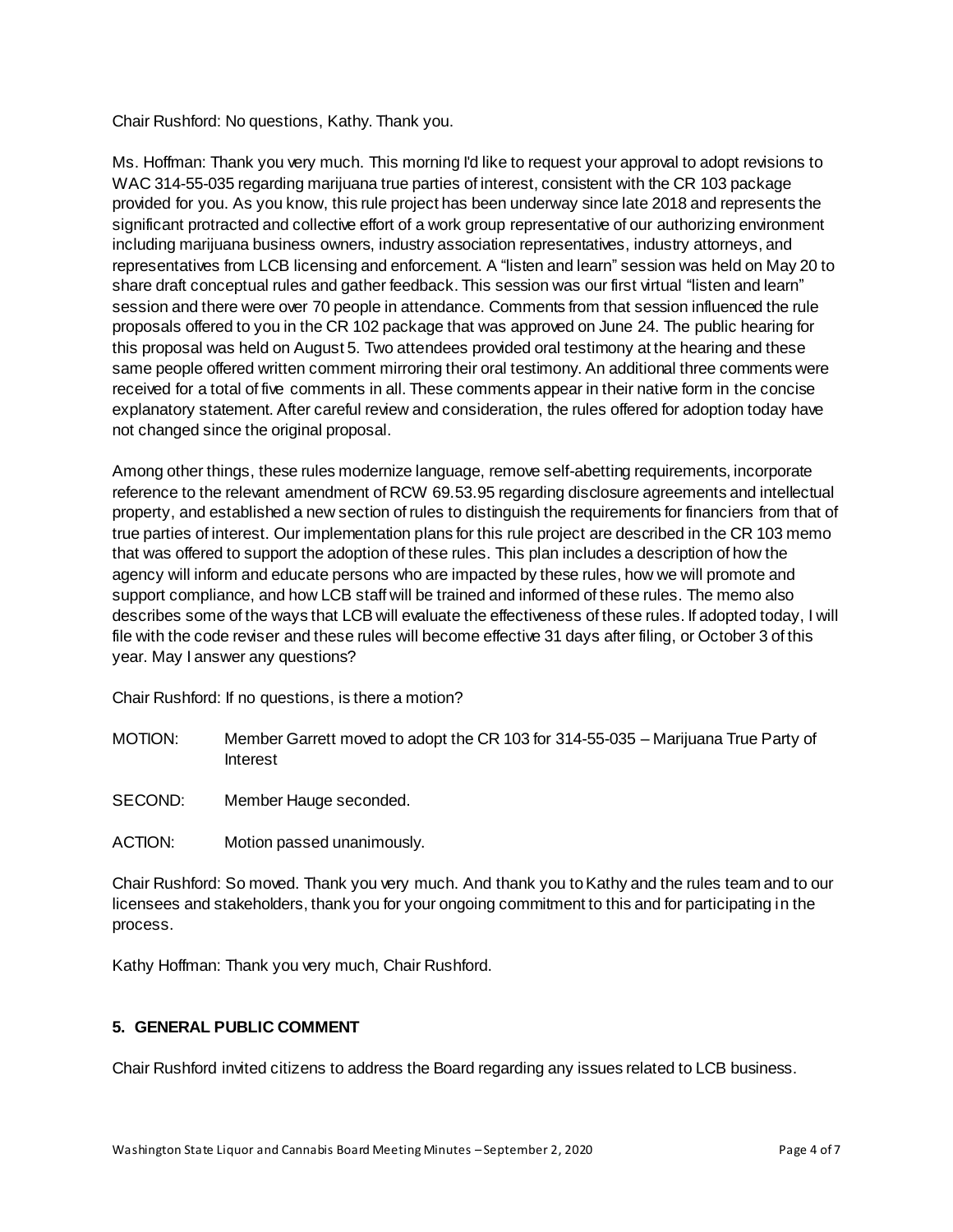#### Sami Saad – 12 Green

Unfortunately, there are two other people that wanted to join, Black Excellence and other people and they cannot get through. We send in a lot of comment and really say "hi" to all of you, but there is no comment being said. There is no comment. Is a lot of comment being sent.

So we would love -- a lot of people send in comment about the director, he should resign because we've been left behind. And even the bill is not addressing the people who's being taken their license away. My shop is 323 North 105th Street, 12 Green, are being called by the LCB by my middle name, my Muslim name. Why are you calling me by my middle name to withdraw my application? And then I find out somebody else opened a shop, Greenworks right next to me. It's very sad to me. I don't have nobody to represent me and this was done to me by you guys.

I'm Muslim, I am black, I am from Africa. We have our own gathering. We're not being respected. You know, when are you guys going to have us and address this issue? So, I have a shop. I've been in existence and I'm still filing zero every month to the state. So I have a shop, I've been operating a shop, the first shop in Washington. Before anyone. Uncle Ike's and Have a Heart have five or six shops. Why not us? We are people from the community. We have thousands of us. My people are more than 65,000 Washingtonians mixed with the Ethiopian community and the Sudanese community. And this is sad for us. The whole community is pissed off and sad and all this kind of stuff. Protest everywhere. There was a protest by Uncle Ike's. Everybody know that.

The second thing is the bill from 2018, where is that bill? And the LCB director, he should resign because we've been left behind. And we feel we're being -- you guys using other people who look like us. Miss Ollie Garrett, I have much respect for her. She's willing to help. But after that, she told me, "do not call me anymore". She's being rude to me. I wish this was just a mistake. So, to us, that's what we thought –

The paper product is making people sick. Making people sick. And a lot of products are in the black market. The reason why is not enough shops. We feel this is to us like we've been left behind and there's something not right going on. And we feel like those licensed coming up, who are they being given to? The people who've had their license taken away, not given endorsement? So you're looking for new people? That's what we feel.

And the second thing is, I just emailed the governor. I would love to be with you guys, with the Board. There is nobody to represent us with you guys. And really, unfortunately, I'm ashamed what happened to the people in the past, people of color. No Muslim person in this field, I am the only one, and you guys pushed me away. Our comment is not being addressed. And they say there is no comment. A lot of comments we've been sending to you guys. Is a negative comment is not sent or cannot be appealed or cannot be addressed? So, paper product is making people sick. It needs to stop.

Dustin Dickson: Mr. Saad, you have 30 seconds.

Mr. Saad: -- needs to stop. You've been using this one for years for medicine. If anything added to it, it makes people sick. It needs to stop. People coming from out of town have a license here in Washington. Respect the people that already have a shop. And I would love to attend any meeting and to have update for the licensing as well. And Black Excellence, they are on the line. They have to connect with my password.

Mr. Dickson: Mr. Saad, that is your time.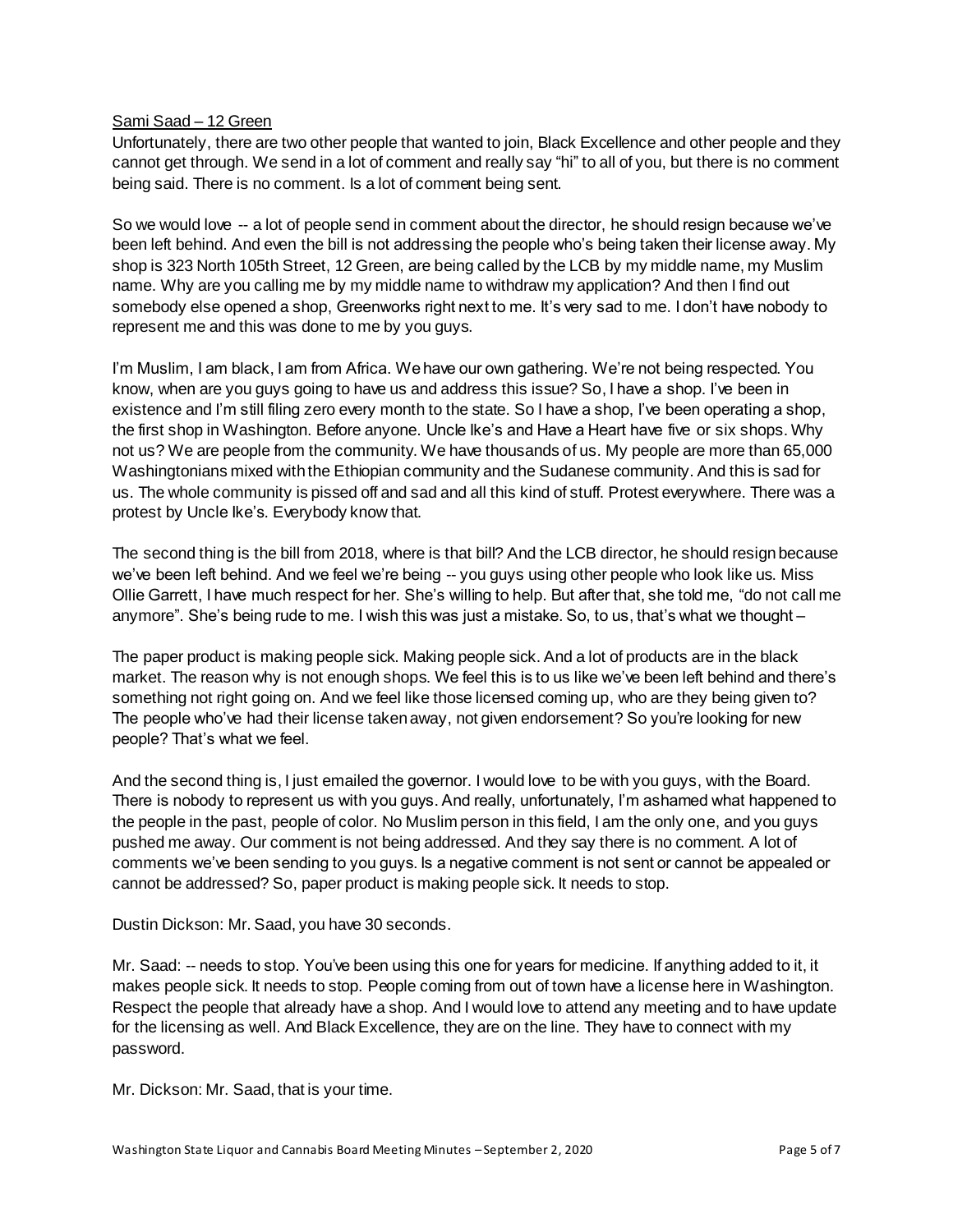Chair Rushford: We'll move now to Amanda Duggar. Thank you for joining us today, Amanda.

## Amanda Dugger – Greater Spokane Substance Abuse Council (GSSAC)

I'm Amanda Duggar with the Greater Spokane Substance Abuse Counsel in the Spokane Valley, a part of the prevention voices. I have been in recovery for 15 years. I actually lost my mother 12 years ago from a drug overdose. Since this pandemic, I've had a hard time with my own sobriety and I know many have also as well.

I am here to talk to you about the curbside pickup policy. I'm just stressing to all of you to please think about those who are struggling with addiction when it comes to the curbside pickup and if you plan on keeping that a permanent policy. I have been in prevention for the last five years and my goal and my passion is prevention. I have been doing a lot of work with not only youth but with adults in our community with prevention of marijuana, alcohol, tobacco, vaping, and other substances. So, I just wanted to come on here today and talk to you about that policy and to think about those during this pandemic that are staying home that are having a hard time with not only anxiety but depression and knowing that they have that opportunity to go pick up alcohol and marijuana and go sit at home. I just stress to you to think about those that are in that predicament during this pandemic. I really appreciate you guys' time and I thank you for letting me talk.

Chair Rushford: We appreciate your time today. This completes the orders of the day, so we are now adjourned. Thank you everyone for joining us.

## **ADJOURN**

Chair Rushford adjourned the meeting at 10:21am.

Minutes approved this 30<sup>th</sup> day of September, 2020.

Jane Rushford Board Chair

\_\_\_\_\_\_\_\_\_\_\_\_\_\_\_\_\_\_\_\_\_\_\_\_

Ollie Garrett Board Member \_\_\_\_\_\_\_\_\_\_\_\_\_\_\_\_\_\_\_\_\_\_\_\_\_

\_\_\_\_\_\_\_\_\_\_\_\_\_\_\_\_\_\_\_\_\_\_\_\_\_

Russ Hauge Board Member

Minutes prepared by: Dustin Dickson, Executive Assistant to the Board

**LCB Mission -** Promote public safety and trust through fair administration and enforcement of liquor, cannabis, tobacco, and vapor laws.